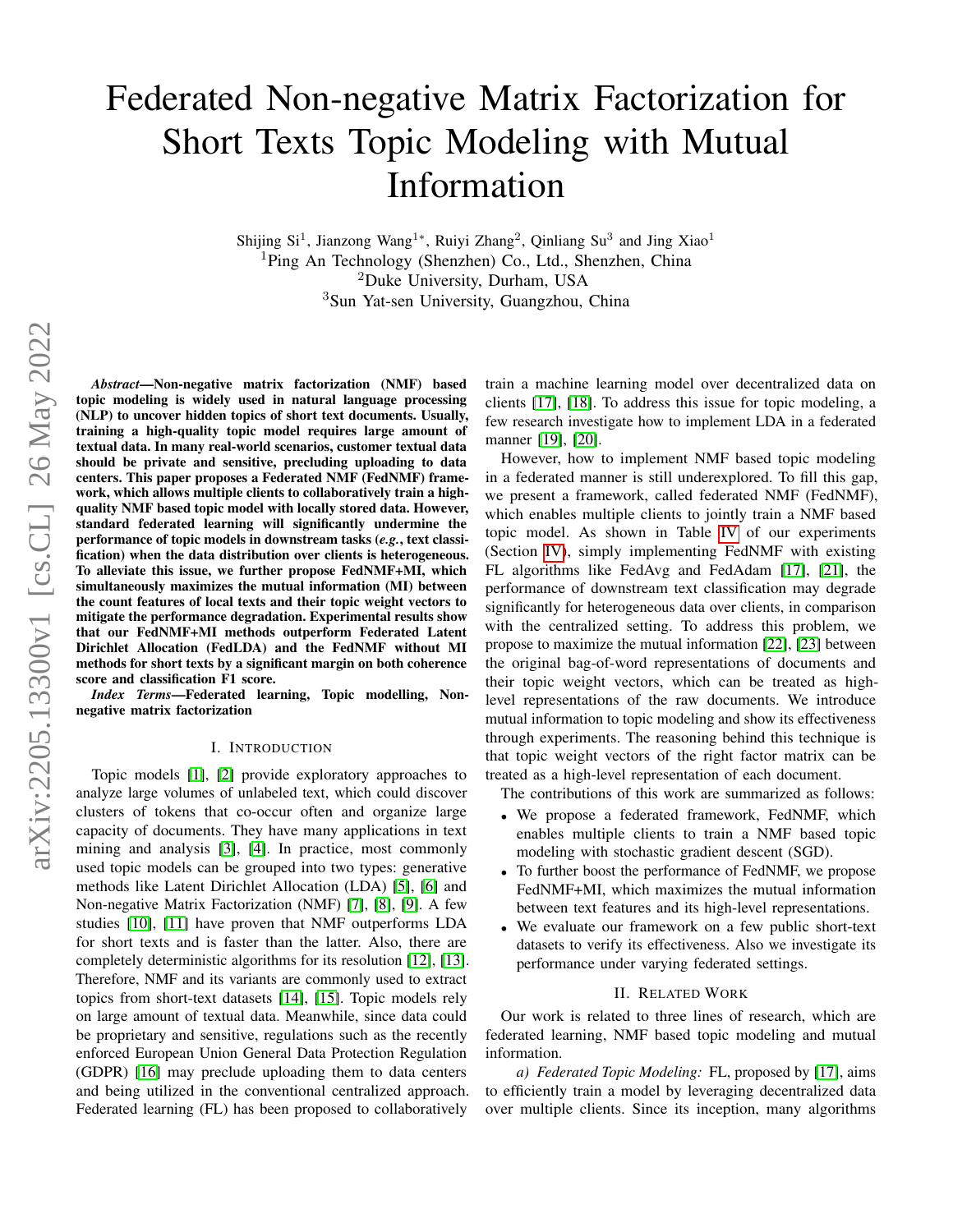such as FedAvg [\[17\]](#page-6-16) and FedOpt [\[21\]](#page-6-20) have been developed to reduce communication cost while retaining the performance. These algorithms usually proceed in two steps: (1.) synchronize the latest model weights from the server and train the model with local data; and (2.) after training, each client transmits the updated weights to the server for aggregation. These advanced FL algorithms are compatible to our FedNMF framework.

A few research has devoted to federated topic modeling. For example, [\[19\]](#page-6-18) presented federated topic modeling that consists of novel techniques such as private Metropolis Hastings, topicwise normalization and heterogeneous model integration. [\[20\]](#page-6-19) developed federated LDA that is based on a novel local differential privacy (LDP) [\[24\]](#page-6-23) mechanism. These works mainly focus on the LDA based topic modeling. By contrast, in this paper we study the NMF based topic modeling under federated settings.

*b) Mutual information:* The mutual information between two random variables  $X$  and  $Y$  is the KL divergence between the joint and the product of marginals.

$$
I(X;Y) = \mathcal{D}_{KL}(P(X,Y)||P(X)P(Y)),
$$

which we hope to estimate with samples from the joint probability  $P(X, Y)$ . Mutual information measures the inherent correlation between random variables (vectors). It has been widely used in unsupervised deep learning to improve representation learning for images, texts, etc [\[22\]](#page-6-21), [\[25\]](#page-6-24), [\[26\]](#page-6-25), [\[27\]](#page-6-26), [\[28\]](#page-6-27). Here we utilize the state-of-the-art mutual information estimator to enhance our FedNMF framework.

# III. METHODOLOGY

Here we introduce our methodology. We use regular uppercase letters to denote matrices and boldface lowercase letters to denote vectors. For example, A is a  $m$ -by- $n$  non-negative real matrix, whose element  $(i, j)$  is denoted by  $A_{i,j}$ . More details on mathematical notations can be found in Table [I.](#page-2-1)

For a matrix A, NMF aims to find two find two nonnegative factor matrices W and H such that  $A \approx WH$ . One straightforward way is to minimize the following  $\ell_2$  loss with respect to W and H.

$$
L(\mathbf{A}; \mathbf{W}, \mathbf{H}) = \sum_{(i,j)} (\mathbf{A}_{i,j} - \hat{\mathbf{A}}_{i,j})^2
$$

$$
= ||\mathbf{A} - \mathbf{W}\mathbf{H}||_2^2.
$$
 (1)

For each document, it can be represented by a count (column) vector on top of bag-of-word representation. For documents on the *i*-th client, we denote the count feature matrix as  $A_i$ . The concatenation of  $(A_i, i = 1, \ldots, K)$  is the matrix to be decomposed.

# *A. Federated NMF*

Figure [1](#page-1-0) depicts how FedNMF factorizes multiple matrices distributed over different clients. In the federated learning framework, we use the stochastic gradient descent (SGD) algorithm to minimize the loss in Eq. [\(1\)](#page-1-1). However, merely optimizing the squared loss on each client inside the FedAvg algorithm will lead to poor topic models, which is verified in



<span id="page-1-0"></span>Fig. 1. Federated learning framework for NMF. Data are locally stored over client devices, and model weights are updated on each client, uploading to the central server for aggregation.

the experiments in Section [IV-E.](#page-4-1) Our intuition is to maximize the mutual information between the original textual features  $A_i$  and features in the factor matrix  $H_i$ . Directly estimate the mutual information is not tractable, and we bypass this difficulty utilizing the SMILE lower bound of mutual information [\[29\]](#page-6-28) defined as

$$
I_{\text{SMILE}}(T_{\theta}, \tau) = \sup_{T_{\theta}} \mathbb{E}_{P(\mathbf{x}, \mathbf{y})} [T_{\theta}(\mathbf{x}, \mathbf{y})] -
$$

$$
\log \mathbb{E}_{Q}[\text{clip}(e^{T_{\theta}(\mathbf{x}, \mathbf{y})}, e^{-\tau}, e^{\tau})],
$$

where  $\text{clip}(v, l, u) = \max(\min(v, l), u), \tau > 0$  is a hyperparameter (fixed at 5.0 in this paper) and  $P, Q$  are the joint and marginal distributions of  $(x, y)$ , respectively.

On a mini-batch (denoted as  $S$ , a set of column indices) of text documents on client  $i$  with batch size  $B$ , the SMILE estimator is

<span id="page-1-2"></span>
$$
\hat{I}_{\text{SMILE}}(\theta, \mathbf{H}_i, \mathbf{A}_i, S) = \frac{1}{B} \sum_{j \in S} T_{\theta}(\mathbf{A}_i(:,j)),
$$

$$
\mathbf{H}_i(:,j)) - \log \left( \frac{1}{B(B-1)} \sum_{j,j' \in S, j \neq j'} \text{clip} \right)
$$
(2)
$$
e^{T_{\theta}(\mathbf{A}_i(:,j), \mathbf{H}_i(:,j'))}, e^{-\tau}, e^{\tau}.
$$

<span id="page-1-1"></span>Maximizing the mutual information estimator in Eq. [\(2\)](#page-1-2) forces the high-level features in the matrix  $H_i$  to capture information in the original term-document matrix  $A_i$ .

Plus the least square loss, the total loss on a certain minibatch  $S$  of client  $i$  is

<span id="page-1-3"></span>
$$
L(\mathbf{W}, \mathbf{H}_i, \theta; \mathbf{A}_i, S) = -\lambda \cdot \hat{I}_{SMILE}(\mathbf{W}, \mathbf{H}_i; \mathbf{A}_i, S)
$$
  
+ 
$$
\frac{1}{B} \sum_{j \in S} ||\mathbf{A}_i(:,j) - \mathbf{W} \mathbf{H}_i(:,j)||_2^2,
$$
 (3)

in which  $\lambda \geq 0.0$  controls the strength of MI regularizer. When training the model on the *i*-th client, the parameter  $\theta$  of mutual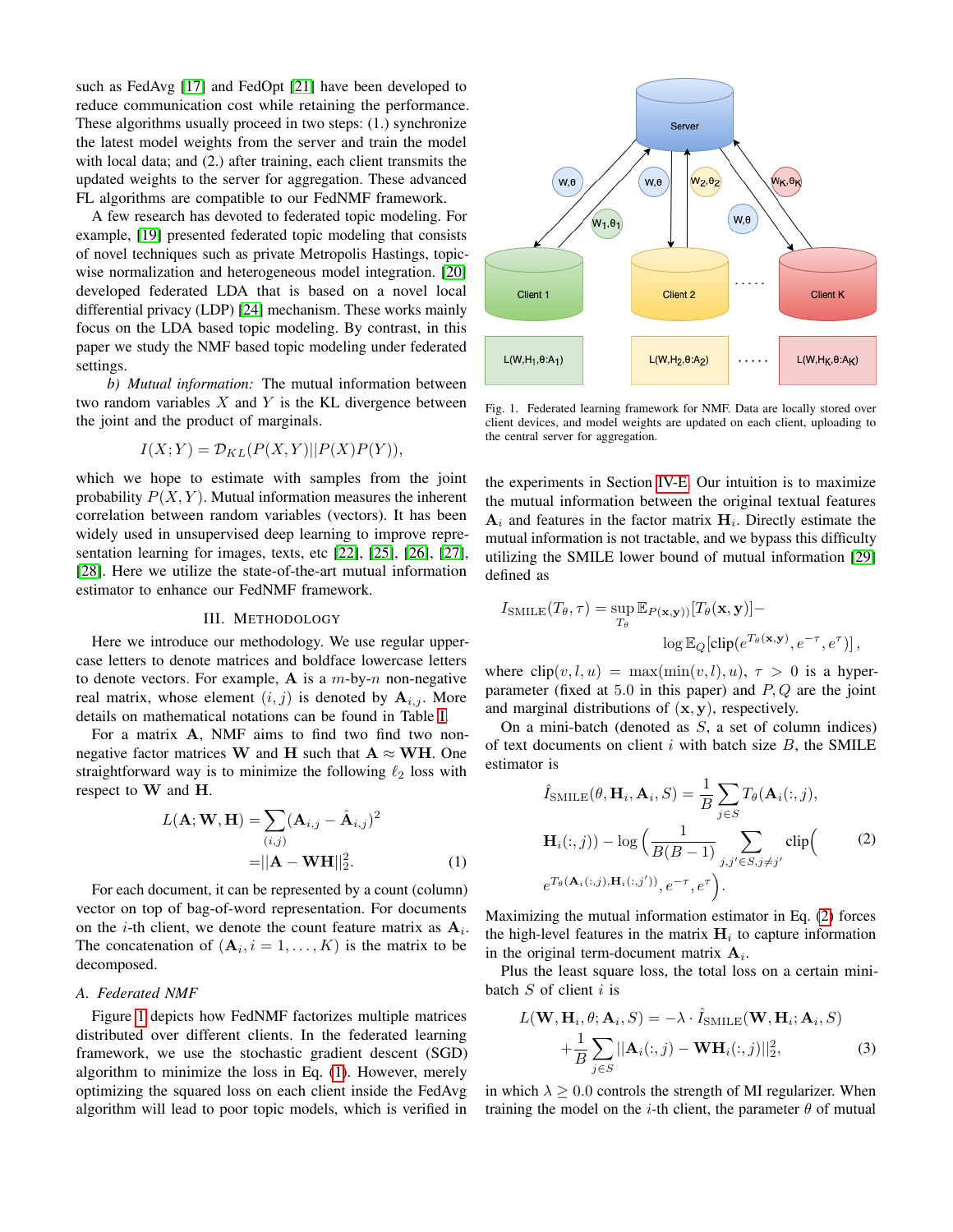TABLE I TABLE OF MATHEMATICAL NOTATIONS

<span id="page-2-1"></span>

| <b>Notation</b>                                     | <b>Property</b>                                           | <b>Notation</b>                                    | <b>Property</b>                             |
|-----------------------------------------------------|-----------------------------------------------------------|----------------------------------------------------|---------------------------------------------|
|                                                     | The number of topics <i>i.e.</i> , the rank of matrix $W$ |                                                    | The size of vocabulary                      |
|                                                     | Total number of clients                                   |                                                    | Fraction of clients used for each iteration |
| $N_i$                                               | The number of documents on the $i$ -th Client             | $N = \sum_i N_i$                                   | Total number of documents on all clients    |
| $\mathbf{A} = (\mathbf{A}_1, \ldots, \mathbf{A}_K)$ | Whole token-document matrix                               | $\mathbf{A}_{i,j}$                                 | The $(i, j)$ -th entry of matrix <b>A</b>   |
| $A_i$                                               | Token-document matrix of the $i$ -th client               | $\mathbf{A}_i(:,i)$                                | The <i>j</i> -th column of matrix $A_i$     |
| $\mathbf{H}_i$                                      | Topic-document matrix of the $i$ -th client               | $H_i(:,j)$                                         | The <i>j</i> -th column of matrix $H_i$     |
| w                                                   | Token-topic matrix                                        | $\mathbf{H} = (\mathbf{H}_1, \dots, \mathbf{H}_K)$ | Whole topic-document matrix                 |
| $T_{\theta}(\cdot,\cdot)$                           | The neural networks used in mutual information            | E                                                  | Epochs of SGD on local clients              |
|                                                     | estimator with parameter $\theta$                         |                                                    | Mini-batch size on local clients            |

<span id="page-2-2"></span>Algorithm 1 FedNMF+MI. The K clients are indexed by  $i$ ; B is the local mini-batch size,  $E$  is the number of local epochs, and  $\eta$  is the learning rate.

- 1: Server Executes:
- 2: **Initialize**  $\mathbf{W}^{(0)}$  and  $\theta^{(0)}$
- 3: for each round  $t = 1, 2, \ldots$  do
- 4:  $m \leftarrow \max(C \cdot K, 1)$
- 5:  $G_t \leftarrow$ (random group of m clients)
- 6: for each client  $i \in G_t$  in parallel do

7: 
$$
(\mathbf{W}_i^{(t+1)}, \theta_i^{(t+1)}) \leftarrow \text{ClientUpdate}(i, \mathbf{W}^{(t)}, \theta^{(t)})
$$

8: end for

9: 
$$
\mathbf{W}^{(t+1)} \leftarrow \mathbf{Agg}(\{\mathbf{W}_i^{(t+1)}, i \in G_t\})
$$

- $\mathbf{g}(\{\theta_i^{(t+1)}, i \in \mathbf{G}\})$  $10<sup>1</sup>$
- 11: Agg is the aggregation rule, it can be weighted average (FedAvg) or adaptive optimization (FedOpt)

12: end for

- 1: **ClientUpdate** $(i, \mathbf{W}, \theta)$ : //Run on client i
- 2: for each local epoch from 1 to  $E$  do
- 3:  $\mathcal{B} \leftarrow$  (split column indices of  $A_i$  into batches of size B)
- 4: for batch  $b \in \mathcal{B}$  do
- 5:  $\mathbf{W} \leftarrow \mathbf{W} \eta \nabla L(\mathbf{W}, \mathbf{H}_i, \theta; \mathbf{A}_i, b)$ , in which the loss  $L$  is defined in Eq. [\(3\)](#page-1-3)
- 6:  $\mathbf{H}_i \leftarrow \mathbf{H}_i \eta \bigtriangledown L(\mathbf{W}, \mathbf{H}_i, \theta; \mathbf{A}_i, b)$
- 7:  $\theta \leftarrow \theta + \eta \bigtriangledown \hat{I}_{\text{SMILE}}(\theta, \mathbf{H}_i; \mathbf{A}_i, b), \text{ i.e., optimizing } \theta$ by maximizing SMILE mutual information in Eq. [\(2\)](#page-1-2) 8: end for
- 9: end for
- 
- 10: return  $(\mathbf{W}, \theta)$  to server

information estimator and matrix decomposition are separately learned, *i.e.*,

$$
\hat{\theta} = \underset{\theta}{\operatorname{argmax}} \hat{I}_{\text{SMILE}}(\mathbf{W}, \mathbf{H}_i; \mathbf{A}_i, S)
$$

$$
(\hat{\mathbf{W}}, \hat{\mathbf{H}}_i) = \underset{\mathbf{W}, \mathbf{H}_i}{\operatorname{argmax}} L(\mathbf{W}, \mathbf{H}_i, \hat{\theta}; \mathbf{A}_i, S)
$$

The complete pseudo-code of our FedNMF+MI framework is shown in Algorithm [1.](#page-2-2) When the MI regularizer weight  $\lambda = 0.0$ , this algorithm degenerates to FedNMF without MI, or plainly FedNMF.

In Algorithm [1,](#page-2-2) the  $\text{Agg}(\cdot)$  is the aggregation function and it has many choices. The most basic one is weighted average that proceeds as follows

$$
\mathbf{W}^{(t+1)} \leftarrow \sum_{i=1}^{K} \frac{N_i}{N} \mathbf{W}_i^{(t+1)}
$$

$$
\theta^{(t+1)} \leftarrow \sum_{i=1}^{K} \frac{N_i}{N} \theta_i^{(t+1)}.
$$

This is the FedAvg algorithm, and our framework is also compatible to other aggregation algorithms like FedAdam, FedAdagrad and FedYogi. More details on these aggregation algorithms can be found in [\[21\]](#page-6-20).

## IV. EXPERIMENTS

<span id="page-2-0"></span>In this section we implement our algorithms over a few public datasets and we compare the performance of our methods with the state-of-the-art FedLDA to show the effectiveness of our methods. All the models are implemented using PyTorch [\[30\]](#page-6-29) and trained on NVIDIA Tesla V100 GPUs.

# *A. Datasets*

The four real-world text datasets in the experiments correspond to various types of applications, *i.e.*, Emails, News, Questions & Answers, Microblogs.

*a) Spam Ham:* This data is a public set of labeled messages that have been collected for mobile phone spam research. It consists of 5,572 English, real and non-enconded messages, tagged according to being legitimate (ham) or spam.

*b) Tag.News:* This data set is a part of the Tag News dataset3, which is composed of news, snippets and tweets [\[31\]](#page-6-30). The articles in the dataset belong to one of the following 7 categories: Business, Entertainment, Health, Sci&Tech, Sport, US and World.

*c) Rt Polarity:* This dataset contains 5331 snippets for both positive and negative movie reviews, respectively. It was published and used in [\[32\]](#page-6-31).

*d) Stack Overflow:* It is a collection of 20, 000 questions posted on StackOverflow.com, and each question is associated to tags like "html", "R", "python", etc. More details on this dataset can be found in [\[33\]](#page-6-32).

Table [II](#page-3-0) illustrates the basic statistics of datasets. In this table, '#docs', '#terms' and '#cats' represents the number of documents, terms and categories in each dataset, respectively. 'doc-length' is the average length of documents in each dataset. All these figures are computed after stop-words removal. In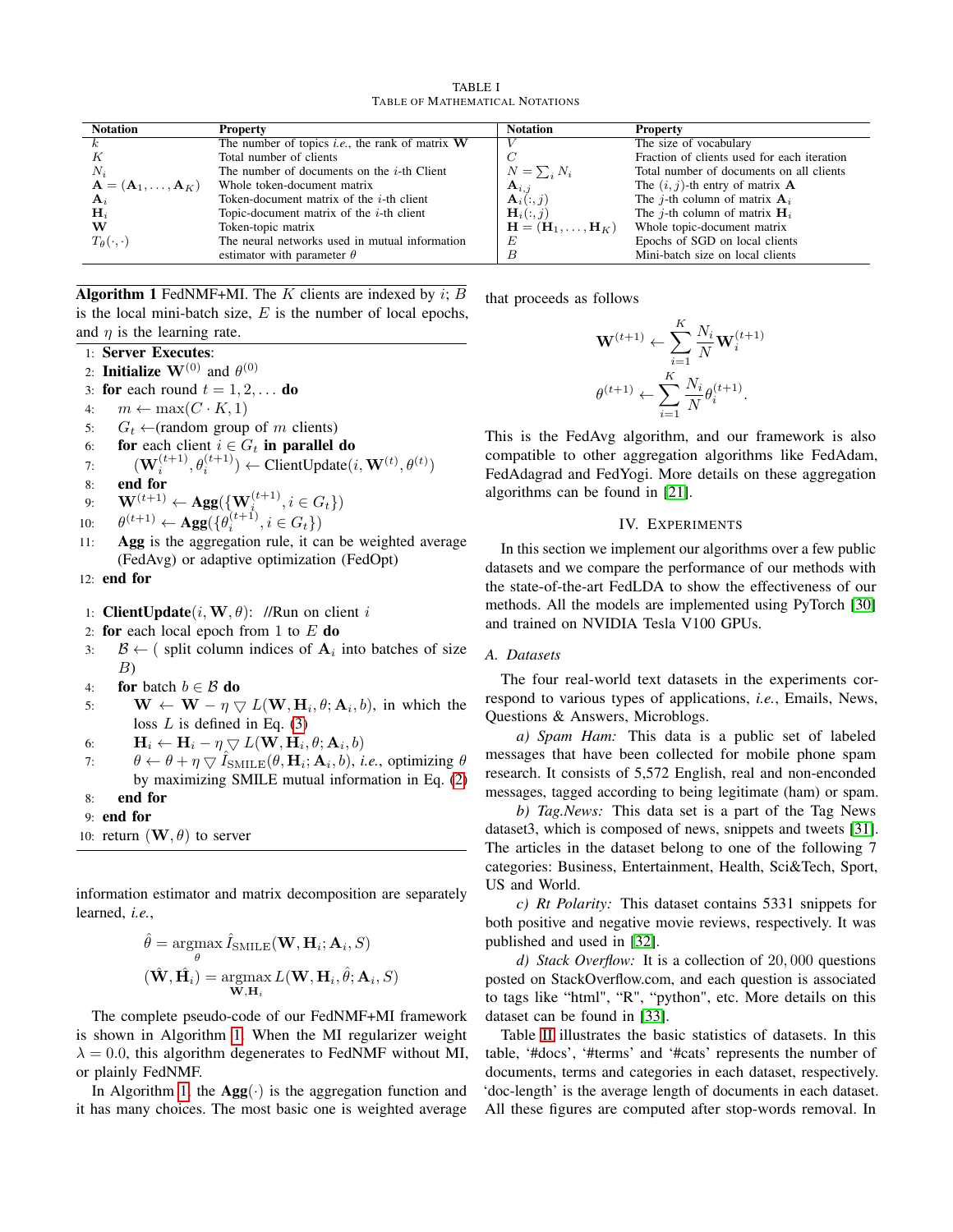TABLE II BASIC STATISTICS OF DATASETS IN THE EXPERIMENTS

<span id="page-3-0"></span>

| Data Set              | $#$ docs | #terms | len.  | $\#cats$                    |
|-----------------------|----------|--------|-------|-----------------------------|
| Spam Ham              | 5572     | 7076   | 8.56  |                             |
| Tag.News              | 1434     | 12393  | 30.29 |                             |
| Rt Polarity           | 10662    | 16241  | 10.66 | $\mathcal{D}_{\mathcal{L}}$ |
| <b>Stack Overflow</b> | 20000    | 9316   | 544   | 20                          |

<span id="page-3-1"></span>TABLE III AVERAGE TOPIC COHERENCE ON FOUR DATASETS WITH FIVE TOPIC SETTINGS [ 50, 100, 200] IN TERMS OF WORD EMBEDDINGS (WE) BASED COHERENCE SCORE. THE BOLD NUMBERS REPRESENT THE BEST PERFORMANCE IN EACH CATEGORY.

|              | Spam           | Tag.               | Rt     | <b>Stack</b> |
|--------------|----------------|--------------------|--------|--------------|
| Methods/Data |                |                    |        |              |
|              | Ham            | <b>News</b>        | Polar. | Overf.       |
| <b>LDA</b>   | 0.404          | 0.386              | 0.404  | 0.302        |
| <b>NMF</b>   | 0.442<br>0.486 |                    | 0.466  | 0.324        |
| NMF SGD      | 0.421          | $\overline{0.482}$ | 0.453  |              |
| NMF SGD+MI   | 0.456          | 0.486              | 0.490  | 0.340        |
| FedLDA       | 0.341          | 0.370              | 0.406  | 0.306        |
| FedAvg       | 0.347          | 0.423              | 0.412  | 0.316        |
| FedAvg+MI    | 0.362          | 0.446              | 0.431  | 0.328        |
| FedAdagrad   | 0.347          | 0.423              | 0.411  | 0.313        |
| FedAdag.+MI  | 0.352          | 0.426              | 0.432  | 0.332        |
| FedYogi      | 0.349          | 0.423              | 0.416  | 0.317        |
| FedYogi+MI   | 0.355          | 0.446              | 0.456  | 0.332        |
| FedAdam      | 0.348          | 0.423              | 0.424  | 0.316        |
| FedAdam+MI   | 0.372          | 0.466              | 0.453  | 0.342        |

our experiments, we split each dataset into training and test sets, taking 80% and 20%, respectively.

# *B. Evaluation Metrics*

Following [\[34\]](#page-6-33) and [\[35\]](#page-6-34), we utilize the word embedding (WE) topic coherence to evaluate the quality of topics. More importantly, we employ an external document classification [\[36\]](#page-6-35), [\[37\]](#page-6-36) to measure the performance of topic modeling methods.

*a) WE Topic Coherence:* is defined as follows:

$$
C = \frac{2}{\mathcal{N}(\mathcal{N} - 1)} \sum_{1 \le i < j \le \mathcal{N}} Cosine(w_i, w_j) \tag{4}
$$

where  $(w_1, \ldots, w_N)$  is the top N number of most probable words for each topic.  $Cosine(w_i, w_j)$  is the cosine similarity of the word embeddings for words  $w_i$  and  $w_j$ , and here we use the 200-dimensional GloVe embeddings [\[38\]](#page-6-37) trained on the Wikipedia 2014 and Gigaword 5 corpora. The average WE coherence score of all topics measures the quality of each topic model.

*b) Document Classification:* Another popular way to evaluate the goodness of a topic model is to leverage the latent document representations for external tasks. In our experiments, we conduct text classification using the topic weights, i.e., the columns of H as features of documents.

# *C. Comparison Methods*

Here are the list of topic modeling methods we implemented in our experiments from centralized methods to federated ones.

- Centralized Traditional Methods: LDA and NMF are conventional topic models for centralized textual data.
- Centralized SGD-based Methods: We include SGDbased NMF methods (NMF+SGD and NMF+SGD+MI) in our experiments to verify the effectiveness of mutual information for the centralized NMF topic modeling. Essentially, for NMF+SGD, we optimize the least square loss of NMF with mini-batch SGD. An additional mutual information regularizer is included for NMF+SGD+MI.
- Federated Topic Modeling: We implement three federated topic modeling approaches: FedLDA based on variational inference [\[19\]](#page-6-18), [\[20\]](#page-6-19), FedNMF with four implementation methods (FedAvg, FedAdagrad, FedYogi and FedAdam). We vary the value of  $\lambda$  to include or exclude the mutual information term, i.e., setting  $\lambda = 0$  for plain FedNMF, and  $\lambda > 0$  for FedNMF+MI.

## *D. Experimental Setup*

In this experiment, we construct datasets for various clients in the same way as [\[39\]](#page-6-38). Specifically, we assume on every client training examples are drawn independently with class labels following a categorical distribution over  $l$  classes parameterized by a vector q with elements  $(q_i \geq 0, i \in [1, l]$  and  $\sum q_i =$ 1). We synthesize a population of non-identical clients by drawing  $q \sim Dir(\alpha p)$  from a Dirichlet distribution, where p is the label distribution of a certain dataset, and  $\alpha$  controls the identicalness among clients. With  $\alpha \to \infty$ , all clients have identical distributions to p; with  $\alpha \rightarrow 0$ , on the other extreme, each client holds examples from only one label.

In our experiments, we use  $\alpha$  to control the data heterogeneity among clients and vary client number  $K$  to create different FL settings. Throughout the whole experiments, we set  $K$  to the set {1, 10, 30, 50}, and to make our results comparable, we make each client to have equal number of documents, which is the total sample size divided by client number  $K$ . After the federated topic modeling, we aggregate the topic weight vectors of all documents, randomly split it into train set (80%) and test set (20%), and train a support vector machine (SVM) classifier on top of them to yield the macro F1 score and accuracy. We set the number of topics  $k$  to four values 20, 50, 100 and 200 for all datasets to obtain comprehensive results. For the federated topic modeling approaches, we set the fraction of participants for each round,  $C = 0.2$ . At each iteration, we tune the number of epochs for local SGD training from the set {10, 20, 30, 40}, and local batch size from the set {16, 32, 64, 128}, the learning rate from the set  $\{1.e-2, 2.e-2, 5.e-2, 1.e-1\}$ , the weight  $\lambda$  from the set  $\{0, 0.01, 0.05, 0.1, 0.5\}$ . The hyper-parameters in FedAdagrad, FedYogi and FedAdam are set as default in [\[21\]](#page-6-20). The neural networks  $T_{\theta}$  used for mutual information is a 2-layered feed-forward networks with 32 and 256 neurons in the 2 hidden layers, respectively.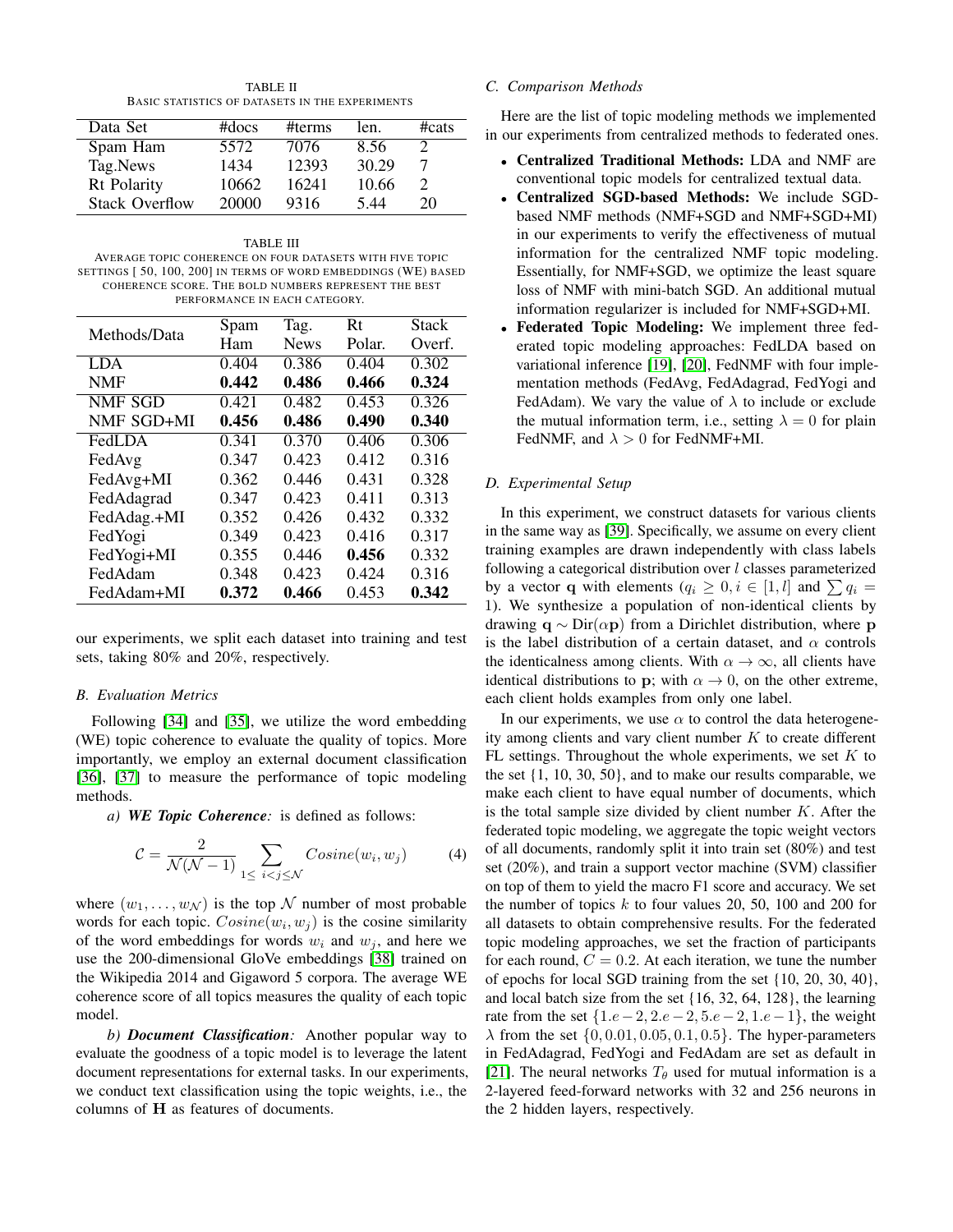<span id="page-4-0"></span>TABLE IV AVERAGE F1 SCORE AND ACCURACY ON FOUR DATASETS WITH THREE TOPIC SETTINGS [50, 100, 200] OF TEXT CLASSIFICATION TASK ON TOP OF TOPIC MODELING. THE HIGHLIGHTED NUMBERS REPRESENT THE BEST PERFORMANCE IN EACH CATEGORY.

| Dataset        | Spam Ham       |       | Tag.News |       |       | Rt polarity |                | <b>Stack Overflow</b> |  |
|----------------|----------------|-------|----------|-------|-------|-------------|----------------|-----------------------|--|
| <b>Metrics</b> | F <sub>1</sub> | Acc.  | F1       | Acc.  | F1    | Acc.        | F <sub>1</sub> | Acc.                  |  |
| <b>LDA</b>     | 0.821          | 0.903 | 0.651    | 0.653 | 0.594 | 0.594       | 0.689          | 0.683                 |  |
| <b>NMF</b>     | 0.904          | 0.954 | 0.859    | 0.840 | 0.605 | 0.608       | 0.803          | 0.747                 |  |
| NMF+SGD        | 0.927          | 0.965 | 0.950    | 0.969 | 0.547 | 0.548       | 0.777          | 0.778                 |  |
| NMF+SGD+MI     | 0.941          | 0.968 | 0.982    | 0.983 | 0.670 | 0.700       | 0.820          | 0.831                 |  |
| FedLDA         | 0.704          | 0.841 | 0.508    | 0.555 | 0.500 | 0.501       | 0.421          | 0.401                 |  |
| FedAvg         | 0.652          | 0.673 | 0.663    | 0.670 | 0.540 | 0.541       | 0.304          | 0.313                 |  |
| FedAvg+MI      | 0.724          | 0.730 | 0.724    | 0.740 | 0.594 | 0.597       | 0.360          | 0.421                 |  |
| FedAdagrad     | 0.816          | 0.830 | 0.920    | 0.931 | 0.546 | 0.550       | 0.558          | 0.600                 |  |
| FedAdagrad+MI  | 0.856          | 0.867 | 0.953    | 0.956 | 0.584 | 0.592       | 0.630          | 0.641                 |  |
| FedYogi        | 0.827          | 0.837 | 0.924    | 0.930 | 0.567 | 0.571       | 0.352          | 0.360                 |  |
| FedYogi+MI     | 0.861          | 0.870 | 0.973    | 0.970 | 0.598 | 0.605       | 0.372          | 0.367                 |  |
| FedAdam        | 0.833          | 0.838 | 0.890    | 0.638 | 0.572 | 0.581       | 0.562          | 0.584                 |  |
| FedAdam+MI     | 0.881          | 0.887 | 0.945    | 0.957 | 0.618 | 0.622       | 0.647          | 0.650                 |  |



<span id="page-4-2"></span>Fig. 2. The performance of various federated NMF topic modeling algorithms in different colors versus the topic number  $k$  on three datasets: Tag.News, Spam Ham, and Rt polarity. FL setting:  $\alpha = 1$  and  $K = 10$ .

### <span id="page-4-1"></span>*E. Results and Analysis*

Table [III](#page-3-1) and [IV](#page-4-0) illustrate the coherence score and text classification metrics of various topic modeling approaches over four datasets. The reported coherence scores, F1 scores and accuracy values are averaged over three topic numbers  $k = 50, 100$  and 200. The FL environment is set as  $\alpha = 1.0$  and  $K = 10$ . Here are the main observations: 1.) By comparing traditional LDA and NMF, we find that NMF outperforms

LDA on all datasets, and these documents are short in general, smaller than 30 by length. Therefore, NMF usually outperforms LDA on short documents. 2.) Mutual information benefits NMF topic modeling under both centralized and federated settings. This is shown in both coherence score and classification. For instance, in Table [IV,](#page-4-0) NMF+SGD+MI consistantly yields better F1 scores than NMF+SGD in centralized learning over four datasets, especially on Rt polarity, which presents a 15% margin. This exhibits the effectiveness of mutual information in NMF based topic modeling. 3.) Among the federated topic models, FedNMF+MI methods (including FedAvg+MI, FedAdagrad+MI, FedYogi+MI, and FedAdam+MI) produce better results than FedLDA on all four datasets, though FedNMF without MI (FedAvg, FedAdagrad, FedYogi and FedAdam) perform slightly better than FedLDA.

*a) Classification over topic number:* The text classification is closely related to the number of topics and Figure [2](#page-4-2) presents the classification accuracy versus topic number on three datasets. The FL setting is  $\alpha = 1$  and  $K = 10$ , solid lines represent FedNMF+MI methods while dotted lines for FedNMF without MI methods. We utilize red, blue, green and purple to color four different methods: FedAvg, FedAdagrad, FedAdam and FedYogi. Throughout this section, we apply the same plotting scheme. In general, as the increase of topic number  $K$ , the text classification accuracy rises, which is due to the rapid growth of model capacity. The solid lines are consistently above the dotted lines of the same color, which shows the effectiveness of MI in the improvement of downstream classification task.

*b) Communication Complexity:* Communication cost is an important factor in FL, so we investigate the communication cost of our FedNMF methods under the FL setting:  $\alpha = 1.0$  and  $K = 10$ . The topic number is set at 100. Figure [3](#page-5-0) presents the F1 score of eight federated methods versus the communication cost. The solid lines represent FedNMF+MI methods while dotted lines for methods without MI. The red, blue, green and purple lines indicate FedAvg, FedAdagrad, FedAdam and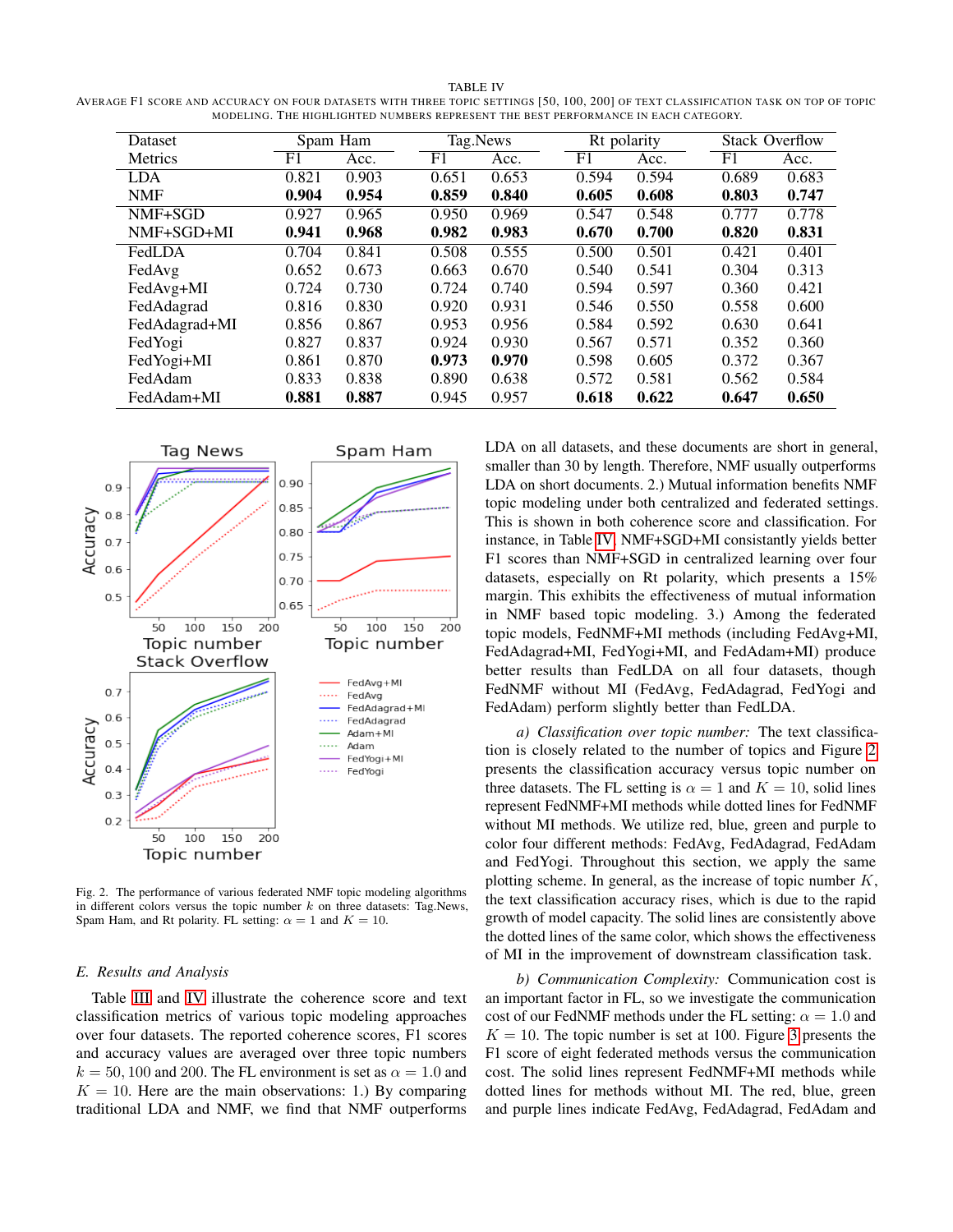

<span id="page-5-0"></span>Fig. 3. The performance of various topic modeling on Tag.News and Spam ham versus communication cost. FL setting:  $\alpha = 1.0$  and  $K = 10$ .

FedYogi respectively. The solid lines tends to converge faster than the dotted line of the same color, which means that MI makes the FedNMF converges faster.

*c) Topic Examples Evaluation:* To qualitatively illustrate the high-quality topics generated by federated learning approaches, Table [V](#page-5-1) presents the examples of topic words yielded by FedLDA, FedAvg, FedAdam, FedAvg+MI and FedAdam+MI algorithms on the Stack Overflow dataset. This table exhibits that FedLDA tends to generate some repetitive topics with repeated words, such as "bash script" and "command line", and although the topics of FedAdam and FedAvg seem diverse, they are less informative and less coherent. The topic quality of FedAdam+MI and FedAvg+MI is apparently higher than others. This also illustrates the effectiveness of MI for FedNMF algorithms.

*d) Varying* α *and Client Number:* We also study the effect of data heterogeneity and client number on FedNMF+MI algorithms. Figure [4](#page-5-2) displays the performance of FedAvg+MI and FedAdam+MI over varying values of  $\alpha$  and client number  $K$ . Across two datasets, the general trend is that FedNMF performs better as  $\alpha$  increases and performs worse as client number  $K$  increases. This is because the data heterogeneity across clients decreases as  $\alpha$  increases, so it makes it easier for federated methods (both FedNMF and FedNMF+MI) to yield well-trained topic models. As the client number K increases, the data is more scattered, so it becomes harder for FedNMF(+MI) algorithms to extract good topics.

# V. CONCLUSION

In this paper, we propose a framework, FedNMF, for NMF based federated topic modeling methods, which can yield

| Models  | Topic Word Examples                                  |
|---------|------------------------------------------------------|
|         | node display specific access working category cell   |
|         | matlab matrix plot function plotting graph image     |
| FedLDA  | command line bash script shell upload folder         |
|         | bash script command shell scripting run running      |
|         | error list could give infinite syntax throwing       |
|         | java class scala actor wordpress matlab function     |
|         | matlab matrix plot function plotting graph image     |
| FedAvg  | qt application widget creator signal window gui      |
|         | bash script command shell scripting run running      |
|         | bash file script excel reading folder read open      |
|         | wordpress matlab scala actor function java class     |
|         | matrix plot matlab function vector graph color       |
| FedAvg  | qt gui application widget creator thread event linux |
| $+MI$   | svn repository branch revision external server       |
|         | upload folder bash file script excel read open       |
|         | scala actor wordpress matlab function java class     |
|         | matlab matrix plot function plotting image color     |
| FedAdam | qt application widget creator signal window gui      |
|         | found error list warning message cause internal loop |
|         | bash file script excel reading folder read open      |
|         | visual studio solution build project debug test      |
| FedAdam | mac type error system osx development application    |
| $+MI$   | qt application widget creator signal window gui      |
|         | error list page message found cause internal         |
|         | file svn bash excel reading fold upload open         |

<span id="page-5-1"></span>TABLE V TOPIC WORDS EXAMPLES UNDER  $K = 200$ . REPETITIVE WORDS ARE UNDERLINED.



<span id="page-5-2"></span>Fig. 4. The performance of FedAvg, FedAvg+MI, FedAdam, FedAdam+MI under different settings of  $\alpha$  and  $K$ .

high-quality topics when the documents are locally stored. To mitigate the performance degradation caused by data heterogeneity across clients, we propose the FedNMF+MI framework, which further maximizes the mutual information between the input text count features and topic weights. This sheds light on the potential use of mutual information in NMF based topic modeling. As the increasing awareness on data privacy, our FedNMF+MI algorithms can be helpful in many applications such as the decentralized short texts analysis and